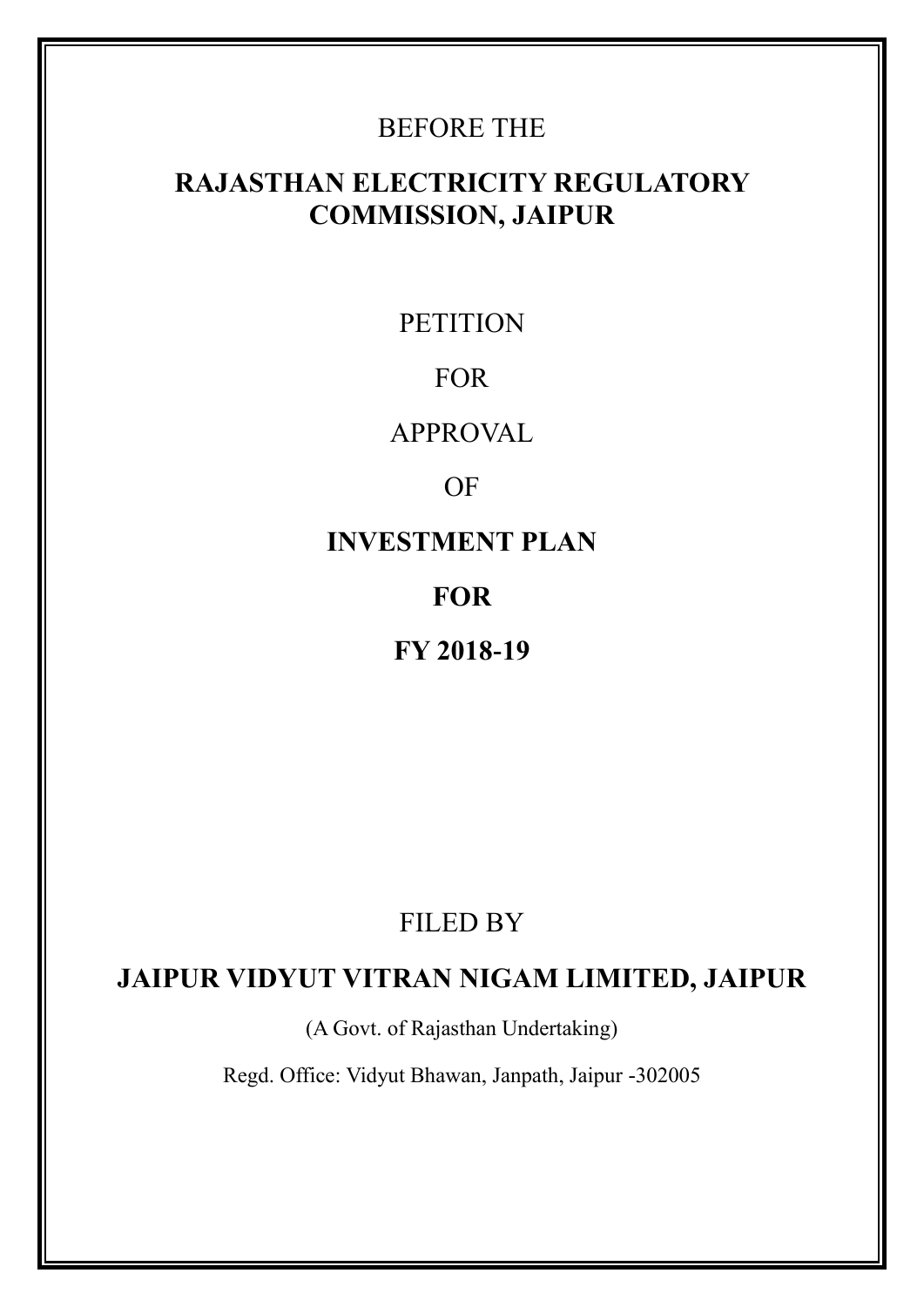#### **BEFORE THE RAJASTHAN ELECTRICITY REGULATORY COMMISSION**

#### **JAIPUR**

Filing No…………

Case No…………

| IN THE MATTER OF: | A petition for approval of proposed investment plan under Section      |
|-------------------|------------------------------------------------------------------------|
|                   | $181(zp)$ of Electricity Act, 2003 read with the Rajasthan Electricity |
|                   | Regulatory Commission (Investment Approval) Regulations, 2006.         |
|                   |                                                                        |

AND

IN THE MATTER OF Jaipur Vidyut Vitran Nigam Ltd. Jaipur

### THE HUMBLE APPLICANT ABOVE NAMED MOST RESPECTFULLY SHOWETH:

- A. The Petitioner "Jaipur Vidyut Vitran Nigam Ltd. (JVVNL)" is a distribution licensee for distribution and supply of electricity for the areas notified by the Government of Rajasthan (GOR) under the Rajasthan Power Sector Reforms Transfer Scheme, 2000. From the erstwhile Rajasthan State Electricity Board, JVVNL has been allotted twelve numbers of the circles of Jaipur, Alwar, Bharatpur, Dholpur, Dausa, Karauli, Jhalawar, Baran, Kota, Bundi, SawaiMadhopur and Tonk.
- B. This is an application for approval of proposed investment plan for FY 2018-19, under Section 181(zp) of the Electricity Act 2003, read with the Rajasthan Electricity Regulatory Commission (Investment Approval) Regulations, 2006.
- C. Jaipur Vidyut Vitaran Nigam Limited (henceforth referred to as "JVVNL" or "Petitioner") is submitting its proposed Investment Plan Petition for the FY 2018-19.
- D. Prayer to the Hon,ble Commission:
	- a) To invoke the power conferred to it under section 181 of electricity Act-2003 to be read with RERC (Investment Approval) Regulation 2006 and to admit the petition seeking approval of investment plan for FY 2018-19.
	- b) To pass any order as the Hon"ble Commission may deem fit and appropriate under the circumstances of the case and in the interest of justice.
	- c) To condone any error/omission and to give opportunity to rectify the same.
	- d) To permit the petitioner to make further submission, addition and alteration to this petition as may be necessary from time to time.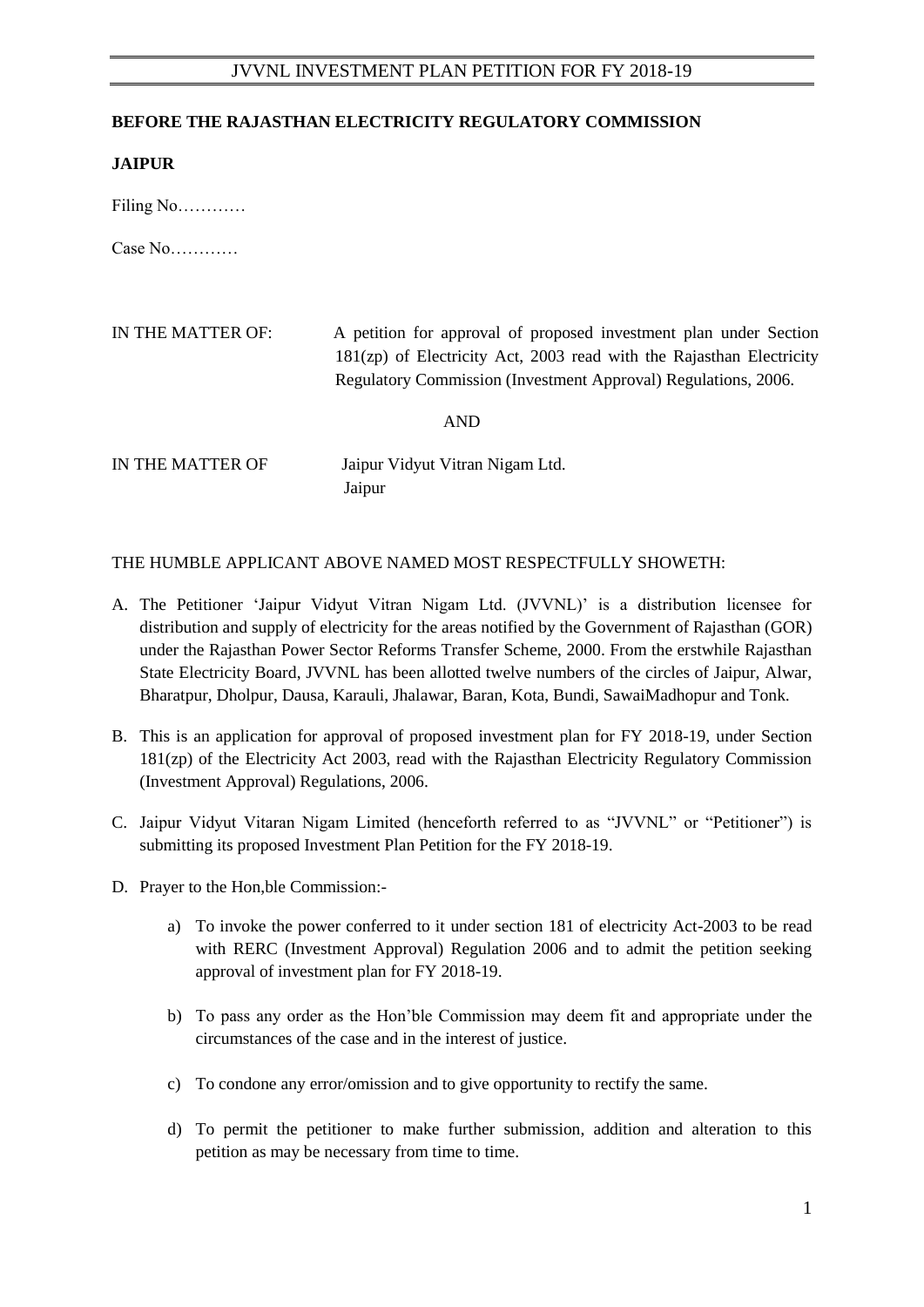### Deponent

Date:- Place:- Jaipur

### **Notes:**

In this Petition:

- All currency figures used in this Petition, unless specifically stated otherwise, are in Rs Cr and energy figures are in Million Units (MUs).
- For the purpose of presentation, figures given in the table are shown as rounded off. However for calculation purpose, actual figures have been considered.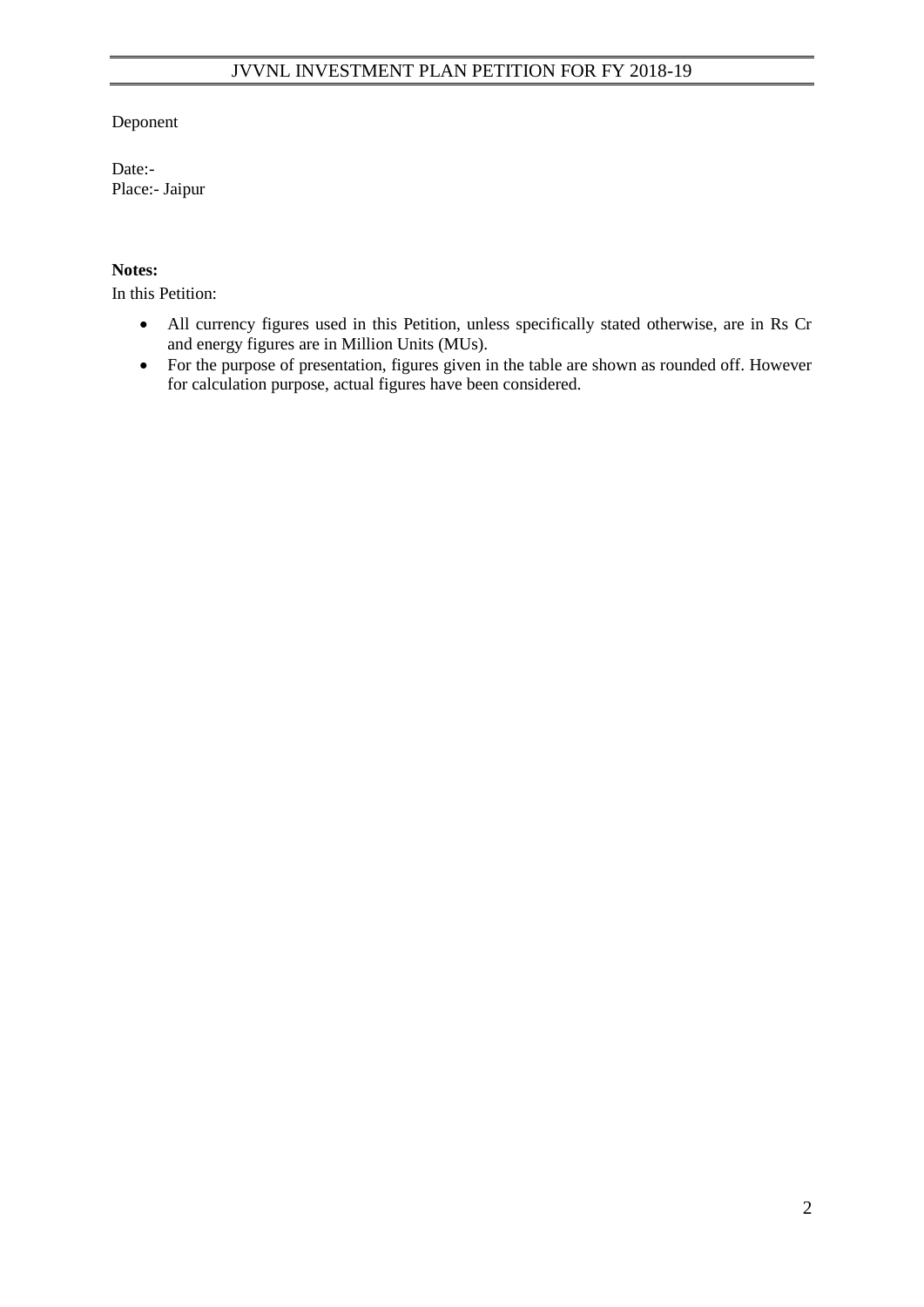# **List of Abbreviations**

| <b>CERC</b>          | <b>Central Electricity Regulatory Commission</b>                       |  |
|----------------------|------------------------------------------------------------------------|--|
| Discom               | <b>Distribution Company</b>                                            |  |
| EA 2003              | Electricity Act, 2003                                                  |  |
| <b>FY</b>            | <b>Financial Year</b>                                                  |  |
| <b>FY 18</b>         | Financial Year 2017-18                                                 |  |
| FY 19                | Financial Year 2018-19                                                 |  |
| GoI                  | Government of India                                                    |  |
| GoR                  | Government of Rajasthan                                                |  |
| Jaipur Discom, JVVNL | Jaipur Vidyut Vitran Nigam Ltd.                                        |  |
| kVA                  | Kilo Volt Ampere                                                       |  |
| kW                   | Kilo Watt                                                              |  |
| kWh                  | Kilo Watt Hour or Unit                                                 |  |
| Kms                  | Kilometres                                                             |  |
| <b>MVA</b>           | Mega Volt Ampere                                                       |  |
| <b>PFC</b>           | Power Finance Corporation                                              |  |
| <b>R-APDRP</b>       | Restructured Accelerated Power Development and Reforms Programme       |  |
| Regulations          | RERC (Terms & Conditions for Determination of Tariff) Regulation, 2009 |  |
| RERC, Commission     | Rajasthan Electricity Regulatory Commission                            |  |
| <b>REC</b>           | <b>Rural Electrification Corporation</b>                               |  |
| <b>RGGVY</b>         | Rajeev Gandhi Grameen Vidyutikaran Yojana                              |  |
| <b>DDUGJY</b>        | Deendayal Upadhyaya Gram Jyoti Yojana                                  |  |
| <b>IPDS</b>          | <b>Integrated Power Development Scheme</b>                             |  |
| Rs.                  | <b>Indian Rupees</b>                                                   |  |
| <b>MMSLVY</b>        | Mukhya Matri Sabke Liye Vidyut Yojna                                   |  |
| <b>FIP</b>           | Feeder Improvement Programme                                           |  |
| <b>SIP</b>           | Sub-Station Improvement Programme                                      |  |
| RSEB/Board           | Rajasthan State Electricity Board                                      |  |
| The licensee/utility | Jaipur Vidyut Vitran Nigam Ltd.                                        |  |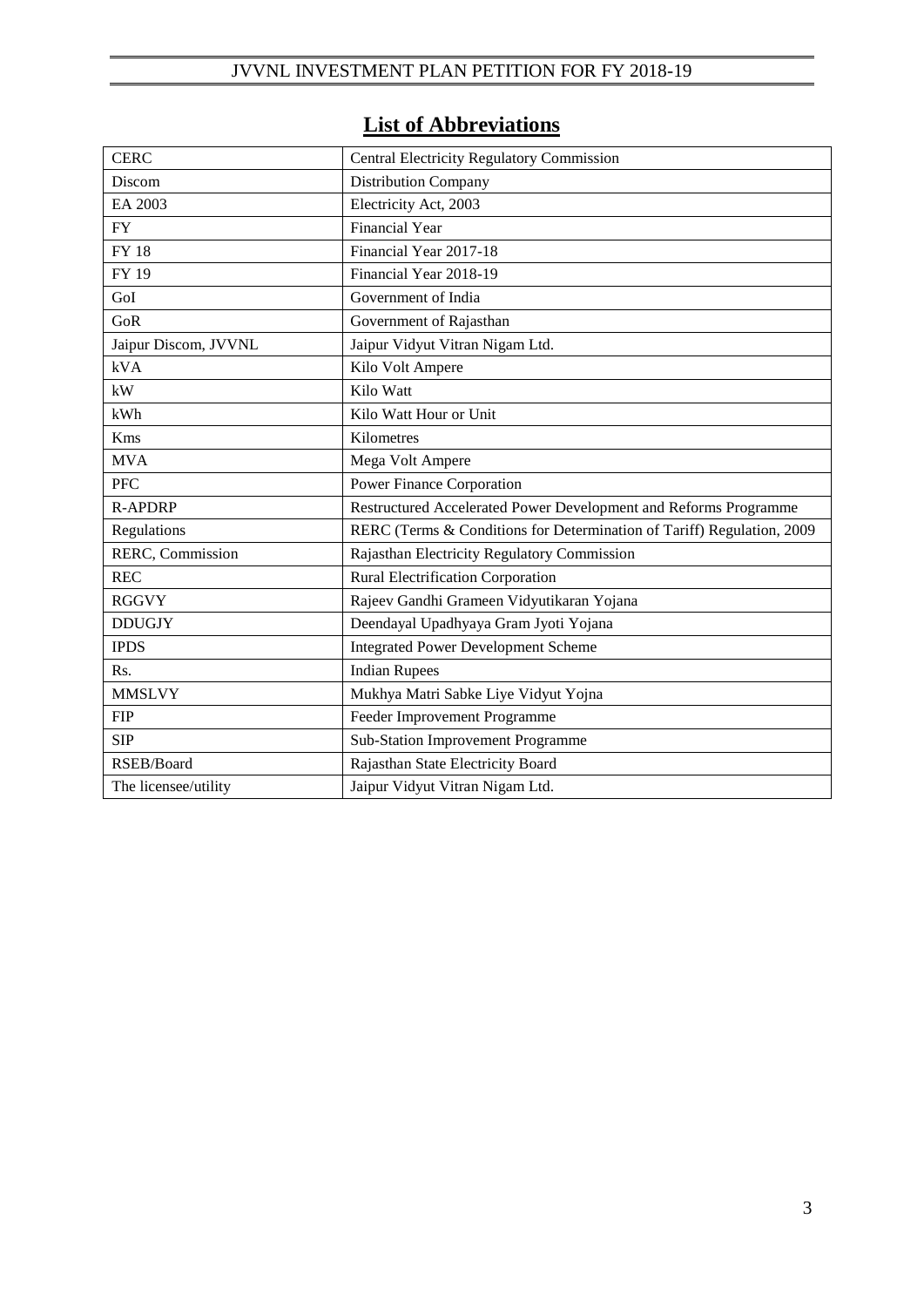# **TABLE OF CONTENTS**

| A2: |  |
|-----|--|
| A3: |  |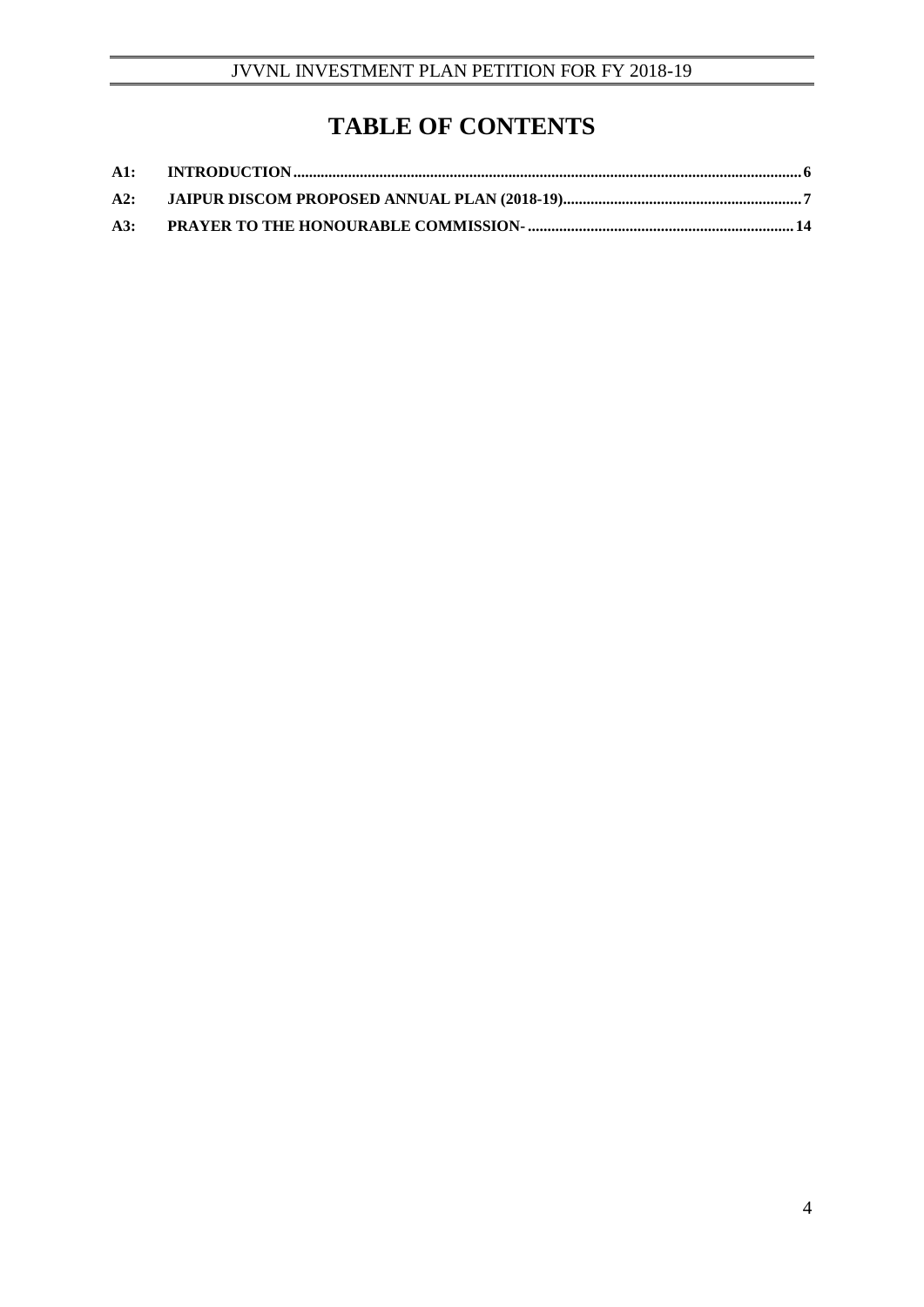# **LIST OF TABLES**

| TABLE 4: PHYSICAL TARGETS FOR SUB-TRANSMISSION AND DISTRIBUTION WORKS FOR FY 2018-19  9 |  |
|-----------------------------------------------------------------------------------------|--|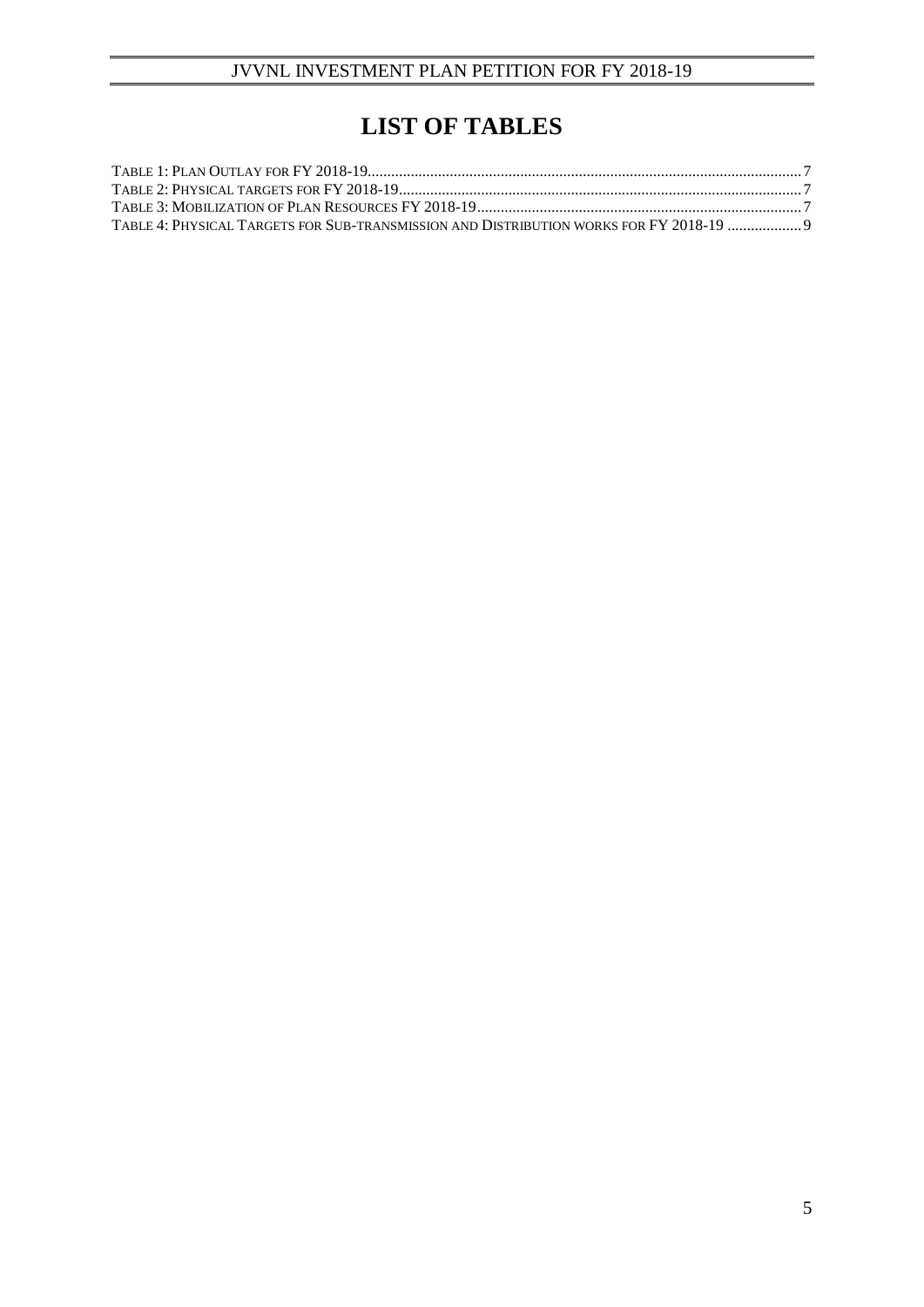# **A1: INTRODUCTION**

- 1.1 Section 181(zp) of the Electricity Act, 2003 empowers the State Regulatory Commissions (RERC in this case) to specify the terms and conditions for the determination of capital / additional capital investment as per provisions of the Rajasthan Electricity Regulatory Commission (Terms and Conditions for Determination of Tariff) Regulations, 2004. As per the provisions of the Act, while prescribing regulations for the licensees in the state, the State Commission would also be guided by the regulations prescribed by Central Electricity Regulatory Commission.
- 1.2 The Central Electricity Regulatory Commission has issued revised regulations on July 18, 2006. Based on revised regulations issued by CERC, Rajasthan Electricity Regulatory Commission (RERC) has revised the earlier RERC (Terms and Conditions for Determination of Tariff) Regulation 2004 and The Rajasthan Electricity Regulatory Commission (Investment Approval) Regulations,2006.
- 1.3 The following sections explain in detail the basis and forecasts of the following elements for FY 2018-19:
	- Scheme wise provision for capital expenditure
	- Provision for Sub transmission and Distribution
	- Provision for Rural Electrification programme
	- Cost of new scheme and funding
- 1.4 In the proposed investment plan the annual plan allocation for the FY 2018-19 approved by the Planning Department of Government of Rajasthan (GOR) is Rs. 1673.08 Cr.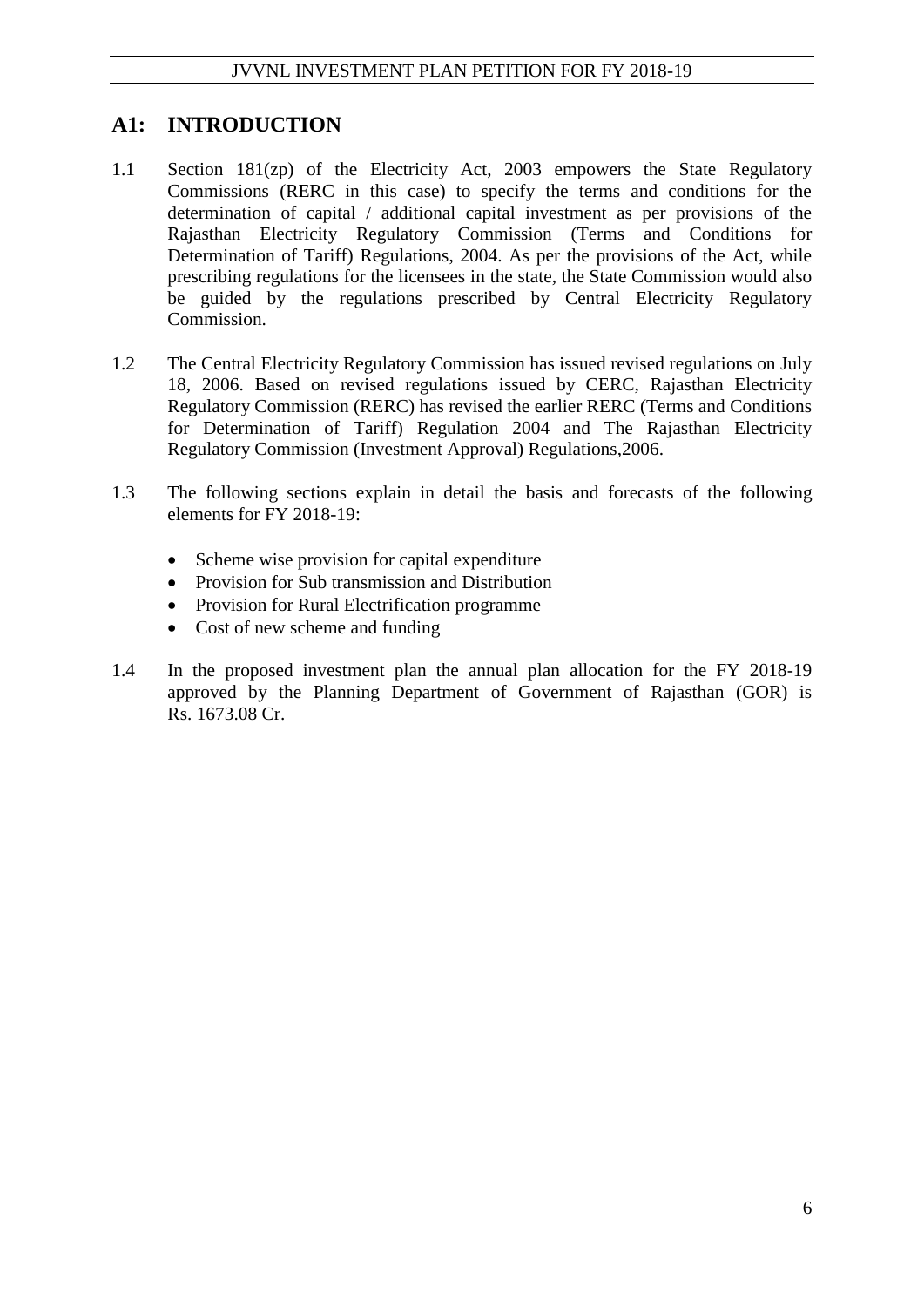# **A2: JAIPUR DISCOM PROPOSED ANNUAL PLAN (2018-19)**

### **Proposed Annual Plan (FY 2018-19)**

2.1 Jaipur Discom, Jaipur proposes annual plan of Rs 1673.08 Cr for FY 2018-19. The resources for the plan provisions have also been proposed accordingly. The provision for capital expenditure to be incurred under planned activity during 2018-19 is as under:

|  |  | Table 1: Plan Outlay for FY 2018-19 |
|--|--|-------------------------------------|
|  |  |                                     |

| Name of scheme                                    | FY 2018-19<br>(Rs, Cr.) |
|---------------------------------------------------|-------------------------|
| Sub-Transmission & Distribution                   | 301.70                  |
| <b>Rural Electrification Works</b>                | 337.43                  |
| DDUGJY 12 <sup>th</sup> Plan                      | 34.83                   |
| $R-APPORP-A$                                      | 19.00                   |
| R-APDRP-B                                         | 32.36                   |
| Feeder Improvement Programme                      | 44.70                   |
| Deendayal Upadhyaya Gram Jyoti Yojana (DDUGJY)    | 612.52                  |
| <b>Integrated Power Development Scheme (IPDS)</b> | 290.54                  |
| <b>TOTAL</b>                                      | 1673.08                 |

#### 2.2 The Physical targets for FY 2018-19 are as shown in the table below:

|  | Table 2: Physical targets for FY 2018-19 |  |
|--|------------------------------------------|--|
|  |                                          |  |

| S.No           | Name of scheme                                    | <b>Units</b> | $FY$ 2018-19 (Rs. Cr.) |
|----------------|---------------------------------------------------|--------------|------------------------|
|                | <b>Sub- Transmission &amp; Distribution works</b> |              |                        |
| A              | 33 KV Lines                                       | KM.          | 295                    |
|                |                                                   | Nos.         | 35                     |
| B              | 33 KV Sub stations                                | <b>MVA</b>   | 239.35                 |
| $\overline{2}$ | <b>Rural Electrification</b>                      |              |                        |
| A              | Ag. Pump Set RE                                   | Nos.         | 14,544                 |
| B              | <b>Release of Rural Domestic Connection</b>       | Nos.         | 1,60,000               |
| 3              | <b>DDUGJY</b>                                     |              |                        |
| A              | Release of BPL Domestic Connection                | Nos.         | 14,876                 |

### **Resources (FY 2018-19)**

2.3 The source wise detail of funding for the proposed Capital Investment Plan is provided in the following table:

#### **Table 3: Mobilization of Plan Resources FY 2018-19**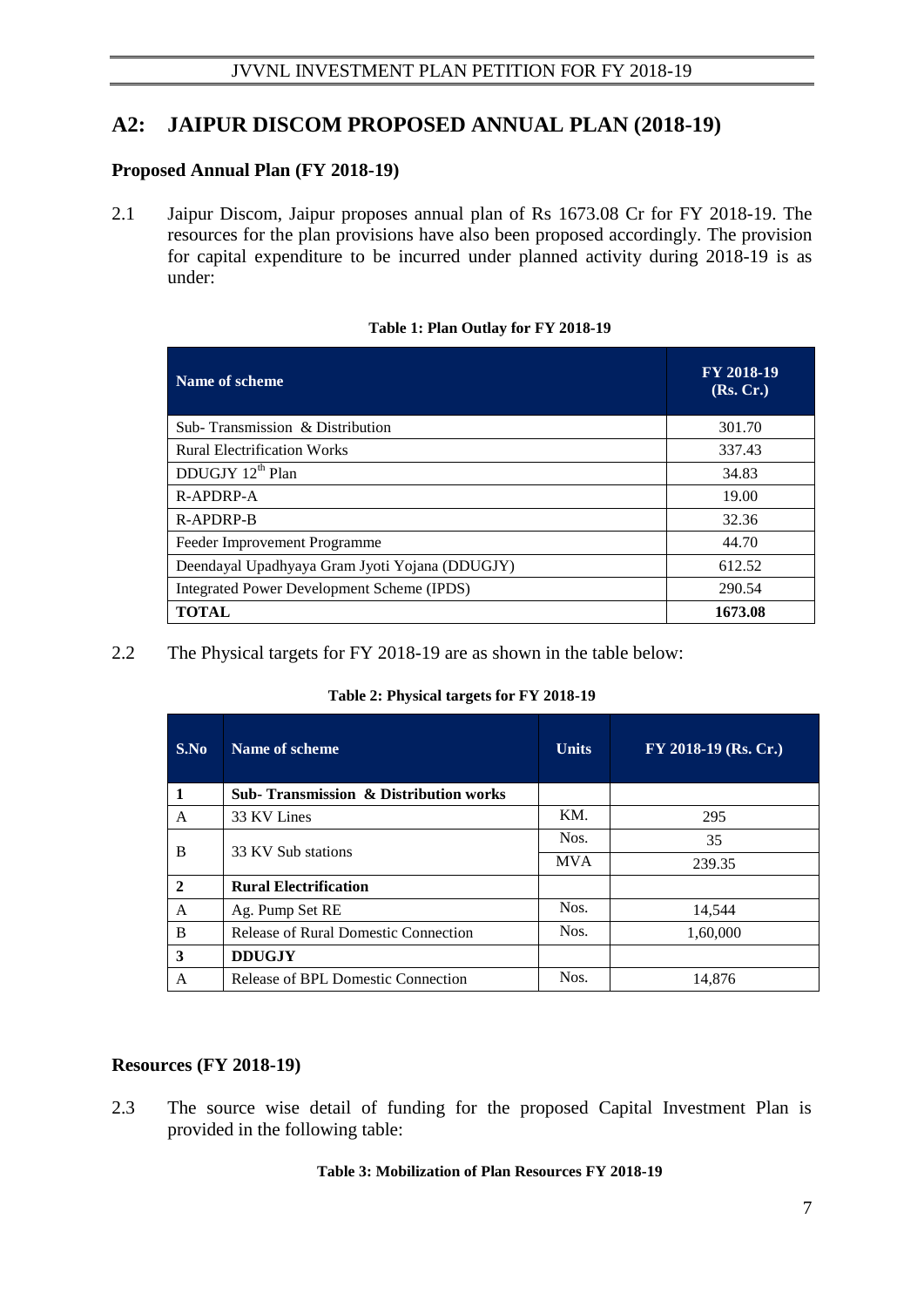| S.no                     | <b>Particulars</b>                                     | FY 2018-19<br>(Rs, Cr.) |
|--------------------------|--------------------------------------------------------|-------------------------|
| 1                        | Direct                                                 |                         |
| $\overline{a}$           | Rural Electrification Corporation                      |                         |
|                          | - Normal RE works including release of new connections | 220.95                  |
| $\blacksquare$           | DDUGJY (12th Plan) Loan                                | 3.48                    |
|                          | DDUGJY (12th Plan) Grant                               | 31.35                   |
|                          | DDUGJY (Loan)                                          | 183.76                  |
|                          | DDUGJY (Grant)                                         | 367.51                  |
|                          | R-APDRP A (Grant)                                      | 19.00                   |
| $\blacksquare$           | R-APDRP B (Loan)                                       | 11.33                   |
|                          | <b>R-APDRP B (Grant)</b>                               | 16.18                   |
|                          | IPDS (Loan)                                            | 87.16                   |
|                          | IPDS (Grant)                                           | 174.32                  |
| $\overline{a}$           | PFC/Commercial Banks/NCRPB                             | 211.19                  |
|                          | TOTAL (1)                                              | 1326.23                 |
| $\overline{2}$           | Through State Govt.                                    |                         |
| $\overline{\phantom{a}}$ | State Govt. Equity                                     | 346.85                  |
|                          | Total $(2)$                                            | 346.85                  |
|                          | Total $(1+2)$                                          | 1673.08                 |

## **Head Wise overall Plan for FY 2018-19**

Head A: - Sub-Transmission & Distribution works:-

- 2.4 Various schemes were launched and completed in XII plan to strengthen the existing network. Accordingly, the system require further improvement and strengthening so that the system becomes robust and improved and thereby is able to provide a quality and reliable supply to the consumer with less number of interruptions. The proposed schemes are also aimed to intensify electrification in the Discom area. The proposed works/schemes will ensure expansion of the distribution network.
- 2.5 A provision of Rs 301.70 Cr has been kept under the plan scheme for Subtransmission and Distribution System Improvement scheme during FY 2018-19. This provision is meant for construction of 33 KV Sub- Stations and associated lines with inter connection of 11 KV line and release of service connection for its identified scheme, etc. for strengthening the Sub-Transmission & Distribution network to reduce the T&D losses  $\&$  improve the quality  $\&$  reliability of electric supply in jurisdiction of Jaipur Discom.
- 2.6 The physical targets of works under Sub Transmission and Distribution Head is shown in the table below:-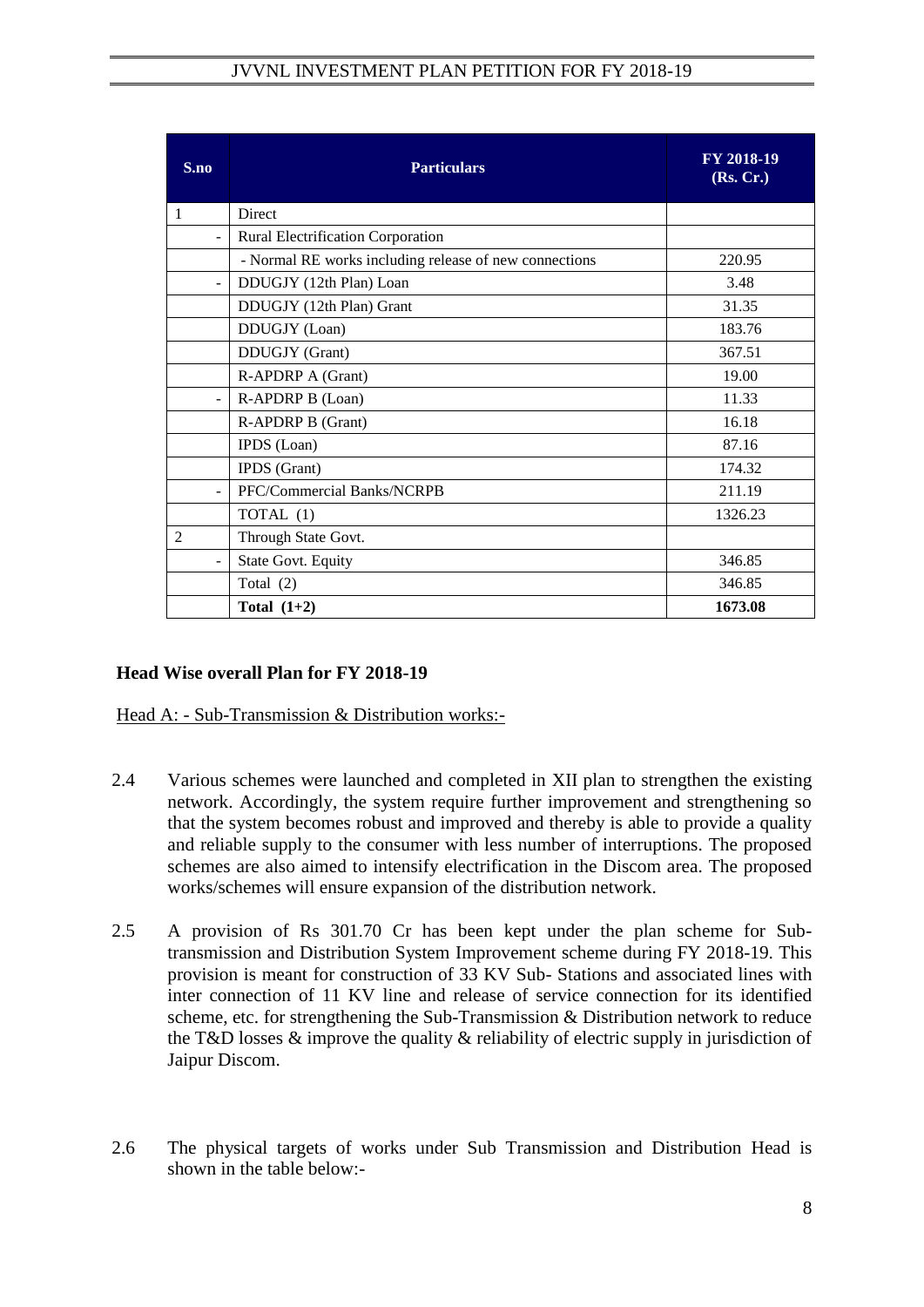| <b>Particulars</b>    | Unit        | <b>Physical Targets</b> |
|-----------------------|-------------|-------------------------|
| 33/11KV Sub Stations. | <b>MVA</b>  | 239.35                  |
| 33/11KV Sub Stations. | Nos.        |                         |
| 33 KV Lines           | <b>K</b> ms | 295                     |

#### **Table 4: Physical Targets for Sub-transmission and Distribution works for FY 2018-19**

2.7 The physical and financial progress report of the works under this head for the previous and current year has been submitted in attached prescribed Form-2 and 4 as prescribed by the Hon"ble. Commission.

*Procedure for identification, selection and implementation:-*

2.8 The schemes are identified on a need basis, with the objective to increase reliability of the network, to strengthen the network, and for improvement of the system to meet the demand growth; the circle planning department initiate the proposals along with the detailed technical due-diligence & after cost-benefit analysis of the proposed investment to be undertaken in the field. The proposals are being forwarded to the headquarters for approval. The planning division at headquarters selects the schemes on the basis of priority and according to the available sanction for the year from the government. All the schemes under Sub-Transmission and Distribution works, RE works are under Rs. 10 Cr. And the same are being implemented after administrative, technical and financial sanctions of the competent authority in accordance to delegation of powers (DOP).

## Head B - Normal Rural Electrification (RE) work including release of new connection:-

- 2.9 Schemes under RE works are aimed at electrification, providing electricity connections, improvement of sub transmission and distribution system and reduction of T&D losses in rural areas.
- 2.10 A provision of Rs 337.43 Cr has been kept for RE program during FY 2018-19.
- 2.11 Under this provision approximately 14,544 number of Agriculture connections shall be released. This will also help the Discom to clear the pending waiting list of Agriculture consumers in rural areas.
- 2.12 The benefits envisaged from execution of schemes under RE works include:
	- Expansion of distribution network to supply power to rural areas.
	- Reduction in system losses and improvement reliability parameters.
	- Providing domestic connections in rural areas
	- Energisation of wells with a view to increase water supply.
- 2.13 The physical and financial progress report of the works under this head for the previous and current year has been submitted in attached prescribed Form-2 and 4 as prescribed by the Hon"ble Commission.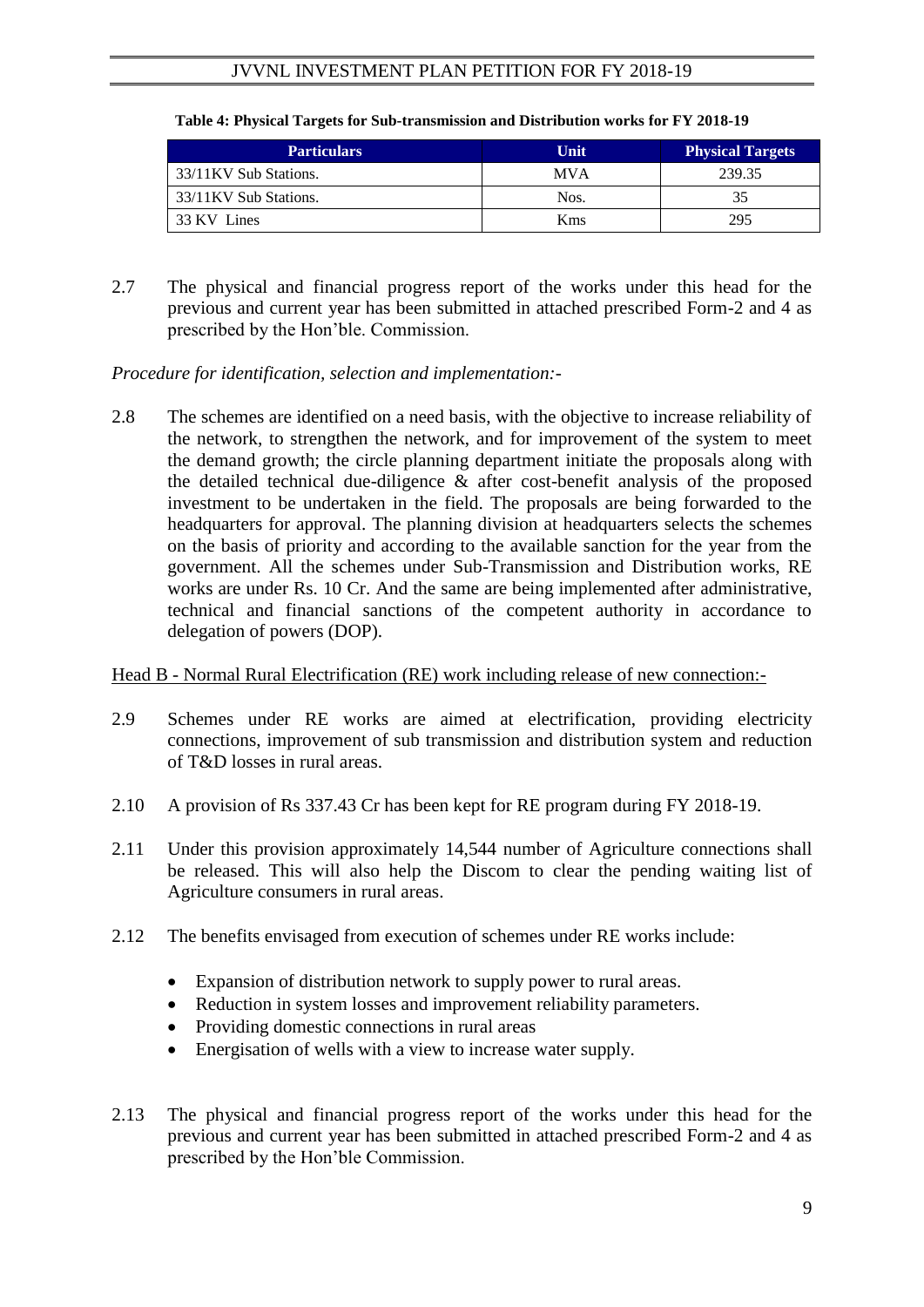# Head C- Deendayal Upadhyaya Gram Jyoti Yojan  $12^{th}$  Plan (DDUGJY  $12^{th}$  Plan)

- 2.14 A lump sum provision of Rs. 34.83 Cr has been kept for execution of works under this scheme.
- 2.15 The scope of this scheme has been expanded in the XIIth Plan to include electrification of hamlets with a population of greater than a hundred people. The DDUGJY  $12<sup>th</sup>$  plan works include the creation of infrastructure required to electrify the identified villages, hamlets and to provide B.P.L and A.P.L connections.
- 2.16 The scheme provides for free of cost connection to all rural households living below poverty line.
- 2.17 Supply of good quality power would enable dispersal of small industries, khadi and village industries in the rural areas. It will also facilitate delivery of modern health care, education and application of information technologies. This is aimed at accelerating rural development, employment generation and poverty alleviation.
- 2.18 The benefits envisaged from execution of schemes under DDUGJY  $12<sup>th</sup>$  Plan works include:
	- Intensive village and hamlet electrification
	- Release of connection to BPL and APL consumers

### *Estimated Cost of Works*

- 2.19 The Plan provision for execution of works under this scheme shall approximate to Rs. 34.83 Cr during the FY 2018-19. The Schemes will be funded as per the DDUGJY 12<sup>th</sup> Plan policy of Rural Electrification Corporation.
- 2.20 The physical and financial progress report of the works under this head for the previous and current year has been submitted in attached prescribed Form-2 and 4 as prescribed by the Hon"ble Commission.

### Head D: - R-APDRP

## *R-APDRP works – Part – A For IT Implementation& SCADA*

### *Brief Description of Proposal*

- 2.21 Under the scheme works for developing IT enable activities such as SCADA etc. and strengthening of existing network have been taken up. As per the phasing the scheme for IT enable activities under Part-A of R-APDRP has been sanctioned by MOP, GOI. The work has started and it is expected that execution of scheme under R-APDRP Part-A shall be completed shortly.
- 2.22 R-APDRP- part A is further divided into two parts:
	- Establish IT system in towns having population of more than 30,000.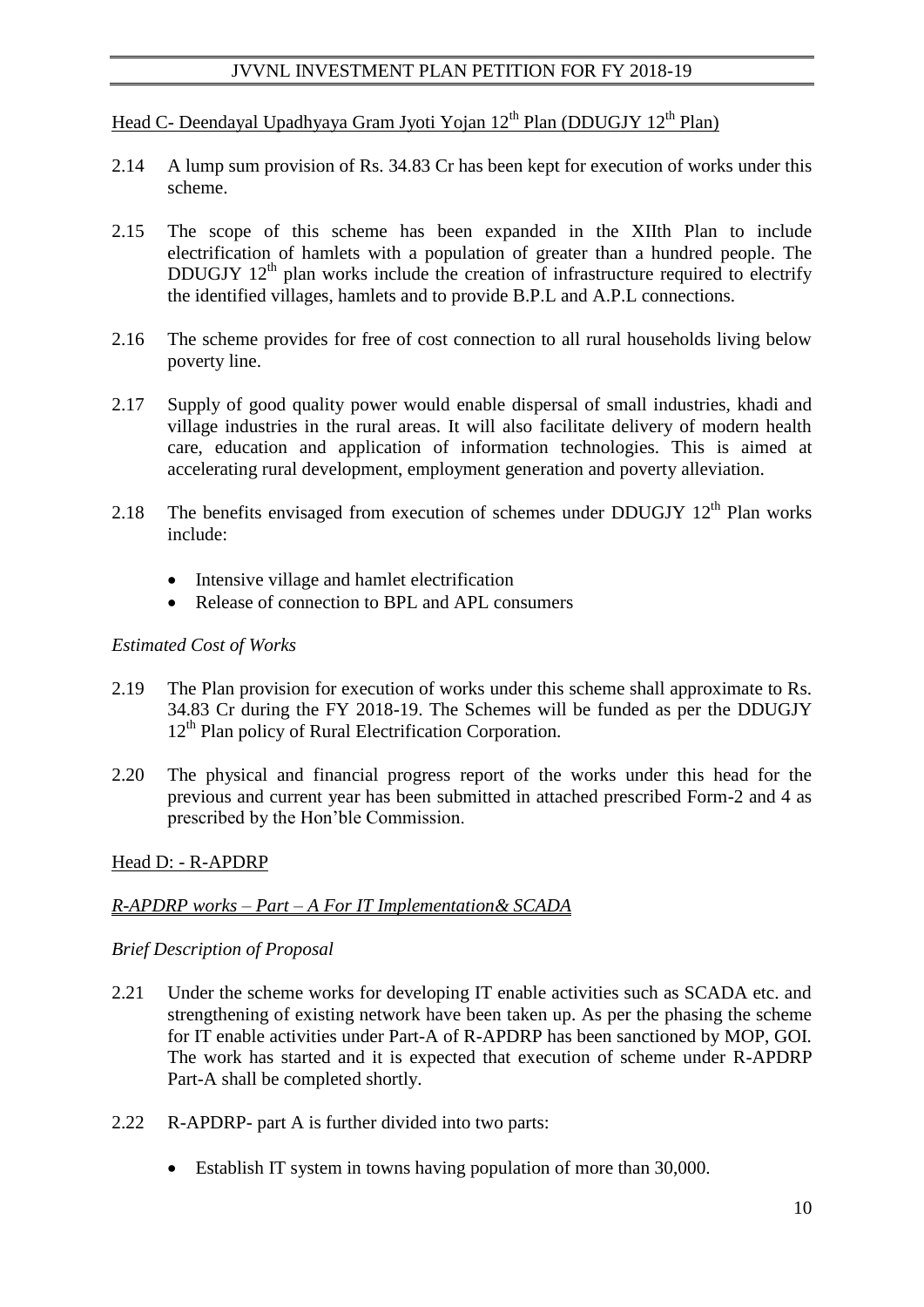- Install SCADA in selected towns having population of more than  $4$  Lakhs  $\&$ Annual input energy of 350 MU"s
- 2.23 Benefits arising after execution:
	- Strengthening of existing network with sustained loss reduction.
	- Enable accurate baseline data.
	- Process automation will be achieved.
	- Enable IT implementation
- 2.24 The major works that are being undertaken are Installation of hardware and software for data center, installation of hardware and software for Disaster recovery centre, establishment of customer care center at Discoms HQ"s, installation of Modems for Meter Data Acquisition System etc.

## *Estimated Cost of Works*

- 2.25 The estimated cost of RAPDRP-A works to be undertaken during FY 2018-19 is Rs. 19.00 Cr. The schemes will be funded under R-APDRP schemes from central government by PFC.
- 2.26 The physical and financial progress report of the works under this head for the previous and current year has been submitted in attached prescribed Form-2 and 4 as prescribed by the Hon"ble Commission.

## *R-APDRP- Part B*

## *Brief description about proposal:*

- 2.27 It is an initiative of government of India with focus on establishment of base line data; maintain reliability of supply and reduction of AT&C losses through strengthening & up gradation of sub transmission and distribution network. This scheme covers cities and towns of urban areas with population of more than 30,000.
- 2.28 Initially 25% funds will be provided as loan from GOI and balance is to be raised from financial institutions. Based on the criteria for reduction of AT&C losses below 15% and maintaining the same below that level, 10% of the total project cost of the town will be converted into grant every year & that is maximum of 50% of the total project cost of a town can be converted into grant if the losses of that town are brought below the 15% and are maintained for 5 years. The AT&C losses will be verified by a TPIEA-EA M/s. Voyant Solution Pvt. Ltd., Gurgaon who has been appointed as TPIEA-EA by PFC. Base line losses of 30 towns are already verified by TPIEA-EA
- 2.29 The approximate cost of the works to be executed during the year FY 2018-19 shall be Rs. 32.36 Cr. The work is under progress and shall be completed shortly. The physical and financial progress report of the works under this head for the previous and current year has been submitted in attached prescribed Form-2 and 4 as prescribed by the Hon"ble Commission.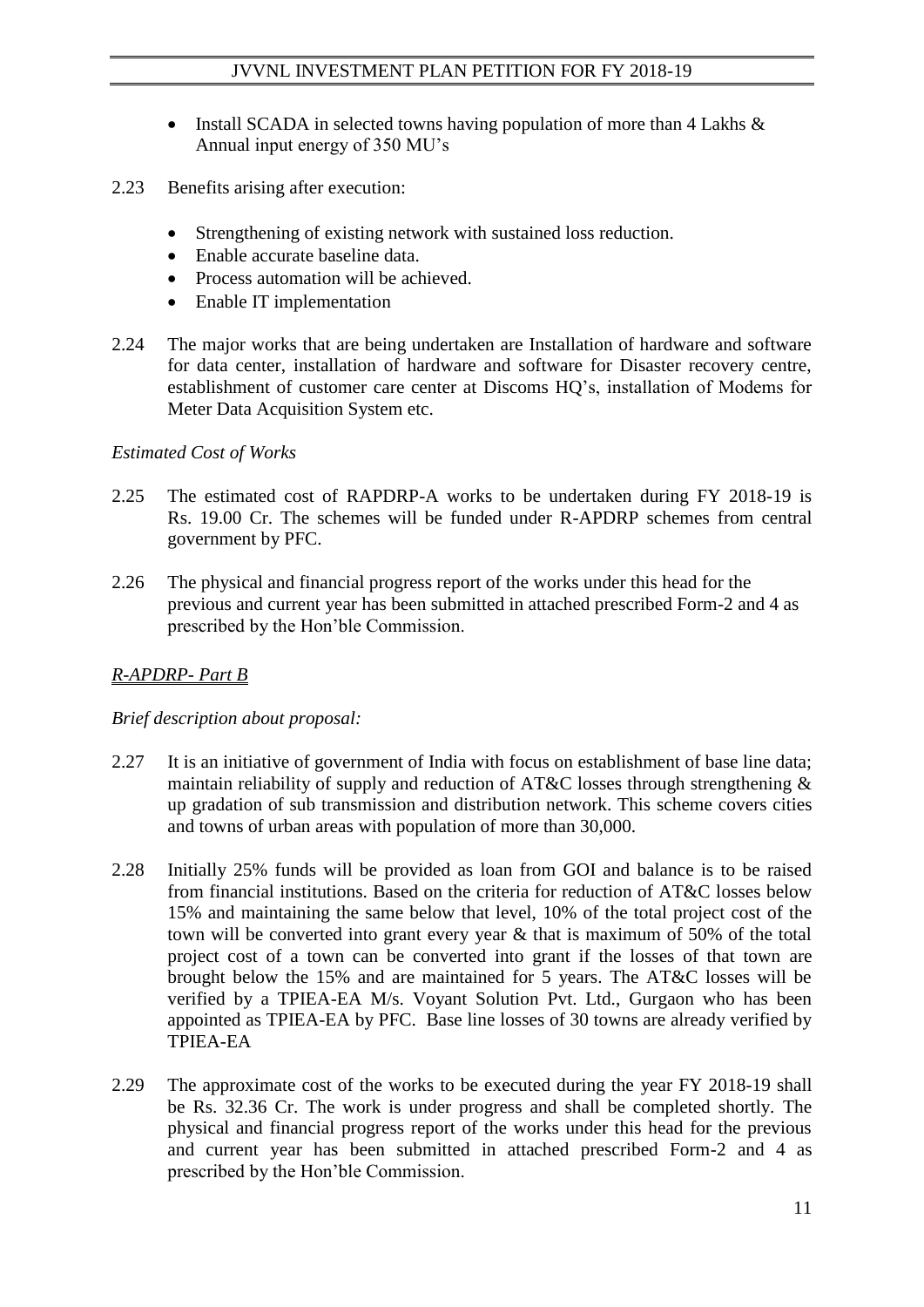## Head E: - Feeder Improvement Programme

*Brief description about proposal:* 

- 2.30 A provision of Rs 44.70 Crores has been kept for execution of feeder Improvement Programme. Main features of this programme are as under-
	- 1. Tightening of loose wires
	- 2. Straightening of tilted poles
	- 3. Insertion of Pole in long span for providing adequate ground clearance
	- 4. Reconditioning of distribution transformer single phase
	- 5. Reconditioning of distribution transformer three phase
	- 6. Replacement of obsolete AB cables
	- 7. Capacity argumentation of single phase DT"s
	- 8. Earthling of single phase DT"s
	- 9. Providing three phase systems in villages near to 33/11 KV S/s
	- 10. Tightening of loose AB cable
	- 11. Providing M-seal / repairing of unsealed cable points.
	- 12. Providing Insulated connectors
	- 13. Replacement of defective meters
	- 14. Transformer reading platform etc.
- 2.31 The physical and financial progress report of the works under this head for the previous and current year has been submitted in attached prescribed Form-2 and 4 as prescribed by the Hon"ble Commission.

## Head F: - Deendayal Upadhyaya Gram Jyoti Yojan (DDUGJY)

*Brief description about proposal:* 

- 2.32 Government of India has approved the "Deendayal Upadhyaya Gram Jyoti Yojna" (DDUGJY) on 3rd December, 2014 for:
	- i. Separation of agriculture and non-agriculture feeders facilitating 24 hours 3 phase supply to villages having population more than 3,000;
	- ii. Strengthening and augmentation of sub-transmission & distribution infrastructure in rural areas, including metering of distribution transformers/feeders/consumers.
	- iii. Rural electrification, as per CCEA approval dated 01.08.2013 for completion of the targets laid down under RGGVY for 12th and 13th Plans by carrying forward the approved outlay for RGGVY to DDUGJY.
- 2.33 The existing Rajiv Gandhi Grameen Vidyutikaran Yojana (RGGVY) has been subsumed in the new scheme and the unspent amount of RGGVY will be carried forward to DDUGJY. All Discoms are eligible for financial assistance under the scheme. Rural Electrification Corporation Limited (REC) will be the nodal agency for implementation of the scheme.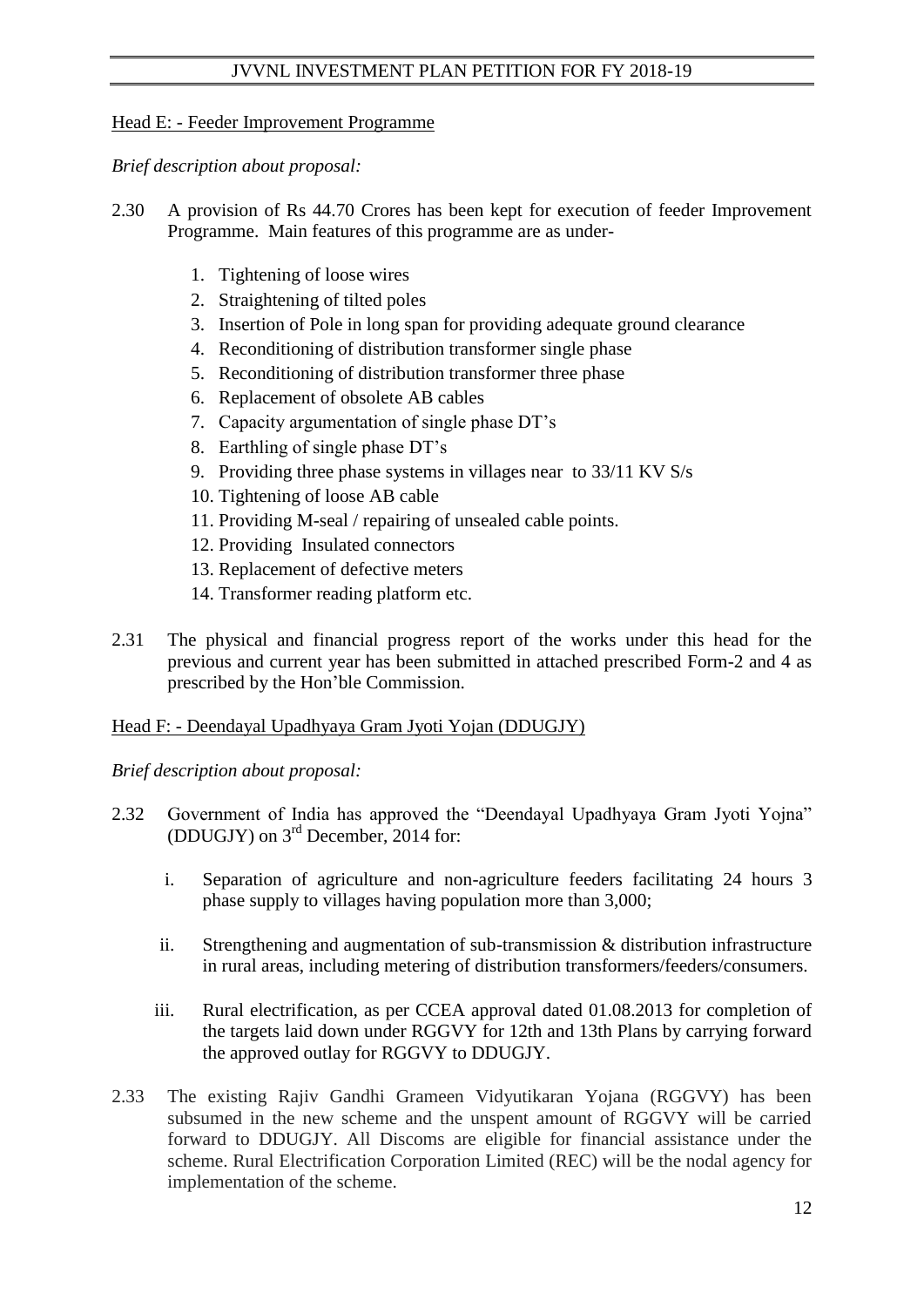- 2.34 A provision of Rs 612.52 Crores has been kept for the works to be carried out under this DDUGJY Scheme for Jaipur Discom in FY 2018-19.
- 2.35 The physical and financial progress report of the works under this head for the previous and current year has been submitted in attached prescribed Form-2 and 4 as prescribed by the Hon"ble Commission.

### Head G: - Integrated Power Development Scheme (IPDS)

### *Brief description about proposal:*

- 2.36 Government of India launched the Integrated Power Development Scheme (IPDS) to extend financial assistance against capital expenditure to address the gaps in sub transmission & distribution network and metering in urban areas to supplement the resources of DISCOMs/Power Dept.
- 2.37 The scheme for urban areas comprises of the following components:
	- a) Strengthening of Sub-transmission and Distribution network in urban areas including provisioning of solar panels on Govt. buildings including Net-Metering.
	- b) Metering of feeders / distribution transformers / consumers in urban areas and,
	- c) IT enablement of distribution sector and strengthening of distribution network, as per CCEA approval dated 21.06.2013 for completion of the targets laid down under R-APDRP for 12th and 13th Plans by subsuming R-APDRP in IPDS and carrying forward the approved outlay for RAPDRP to IPDS.
- 2.38 The projects under the scheme shall be formulated for urban areas (Statutory Towns) only and will cover works relating to strengthening of sub-transmission & distribution network, including provisioning of solar panels on Govt. buildings including Netmetering, metering of feeders /distribution transformers / consumers and IT enablement of distribution sector. Scope of IT enablement extended to the statutory towns having population more 5000 as per Census 2011.
- 2.39 A provision of Rs 290.54 Crores has been kept for the works to be carried out under this IPDS Scheme for Jaipur Discom in FY 2018-19.
- 2.40 The physical and financial progress report of the works under this head for the previous and current year has been submitted in attached prescribed Form-2 and 4 as prescribed by the Hon"ble Commission.